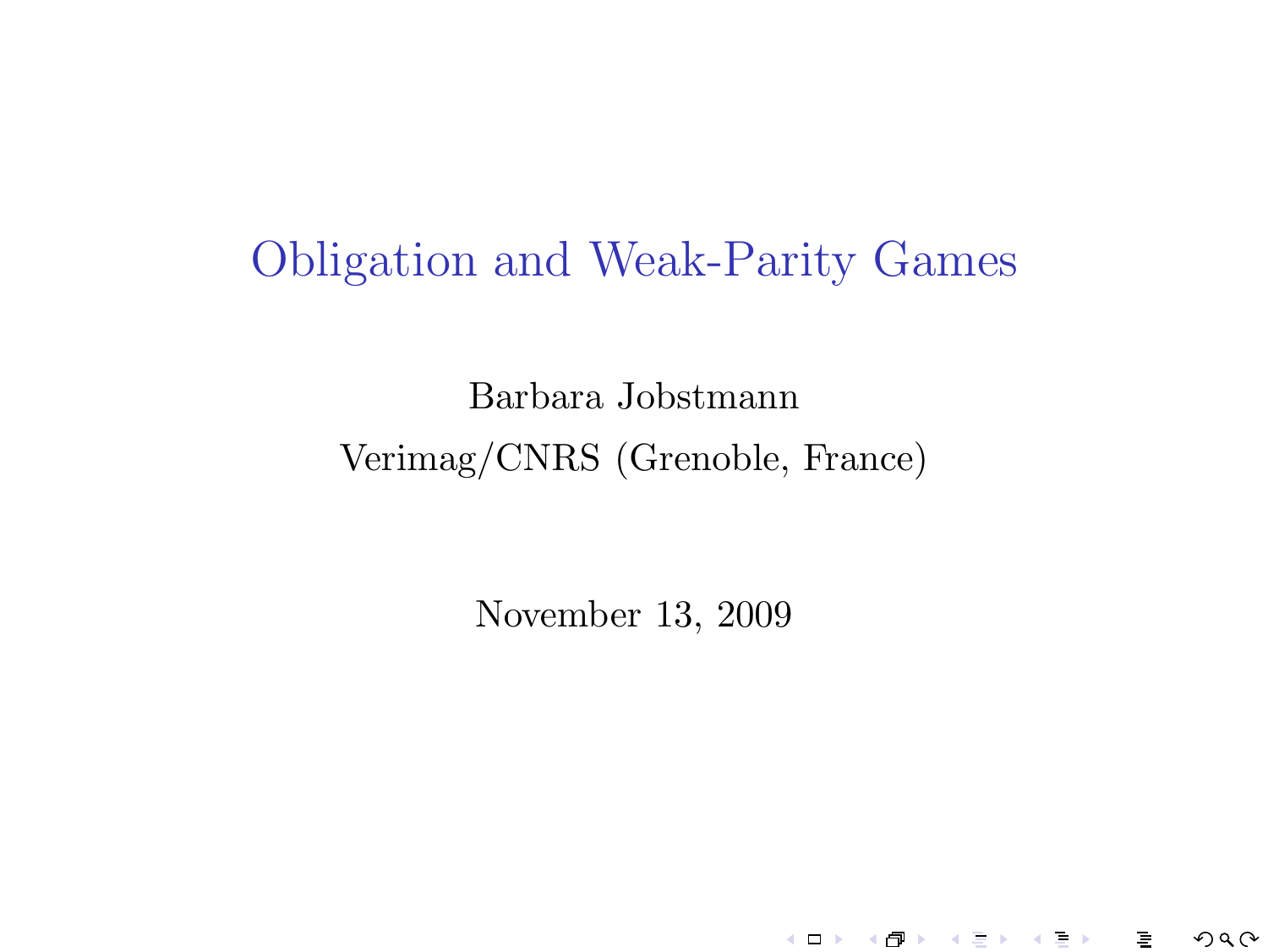



 $290$  $\leftarrow$   $\Box$ 与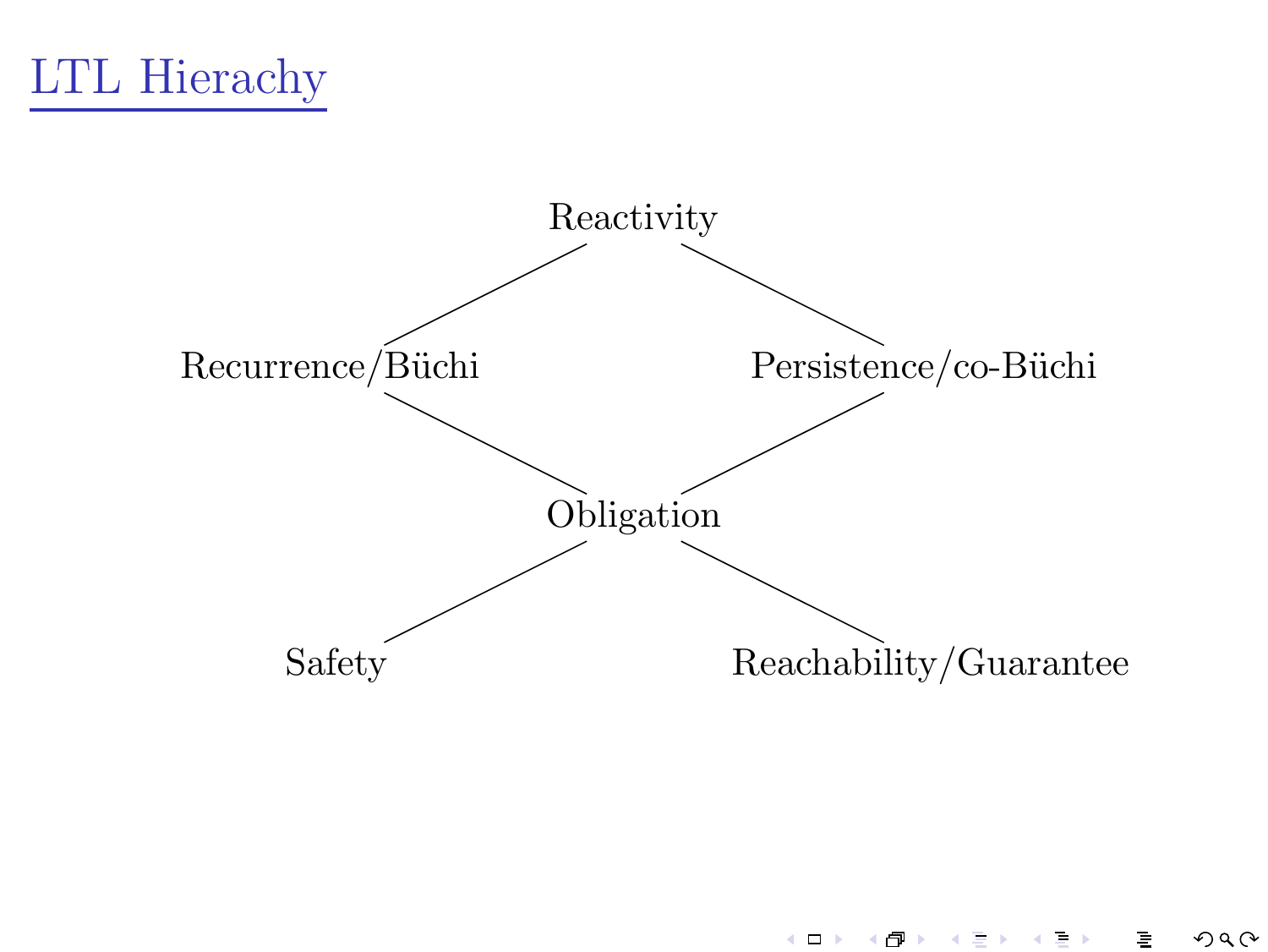We consider games where the winning condition for Player 0 (on the play ) is

- ► a Boolean combination of reachability conditions
- ► equivalently: a condition on the set Occ

Standard form: Staiger-Wagner winning condition, using

 $F = \{F_1, \ldots, F_k\}$ 

Player 0 wins play  $\rho$  iff  $\text{Occ}(\rho) \in F$ . We call these games obligation games (or Staiger-Wagner games).

《ロ》 《御》 《君》 《君》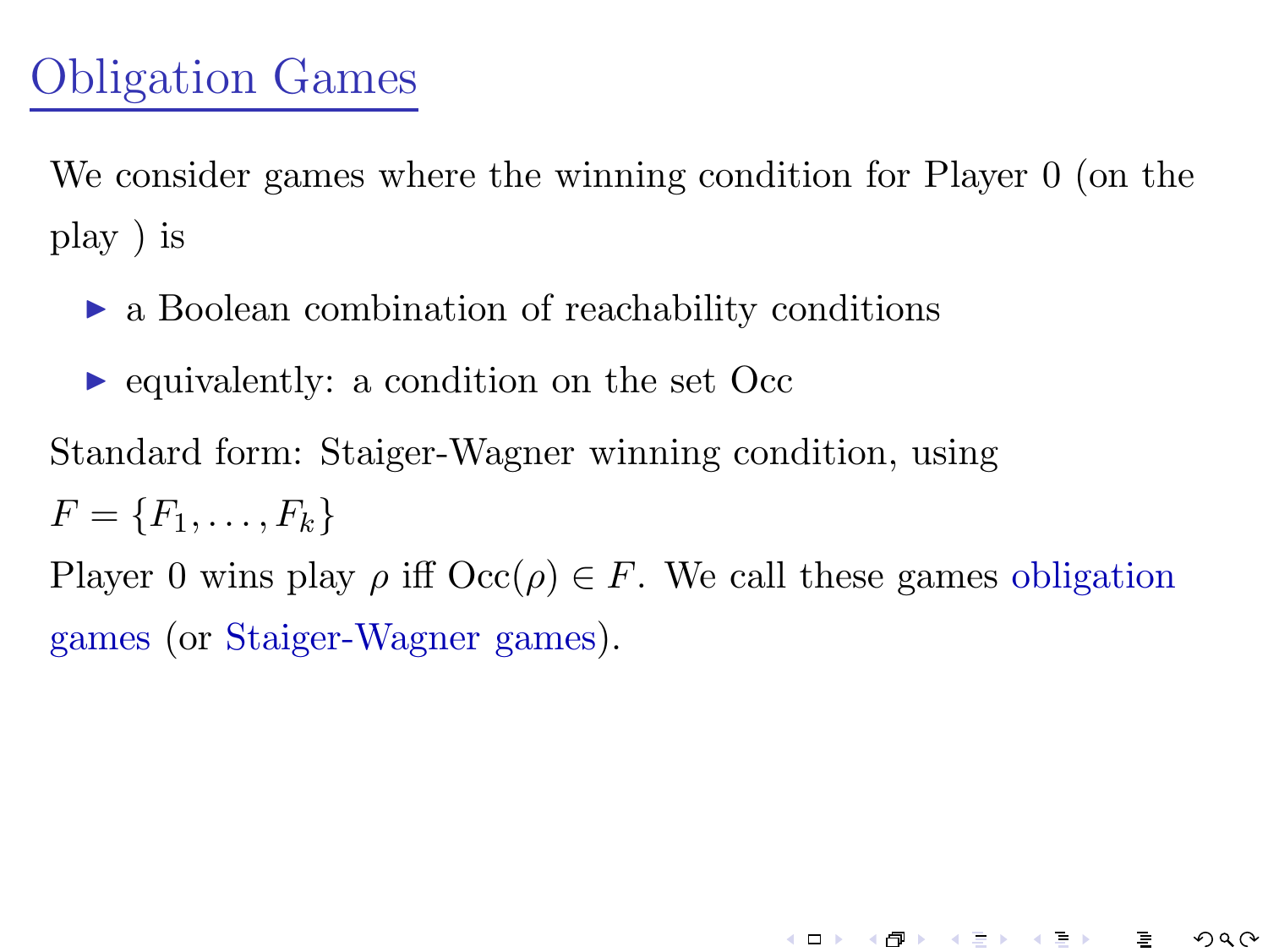

$$
S = \{s_1, s_2, s_3\} \ F = \{\{s_1, s_2, s_3\}\}\
$$



 $\leftarrow$   $\Box$   $\rightarrow$ 

- 4 御 > - 4 差 >

Э×

重

つへへ

No winning strategy is positional.

There is a finite-state winning strategy.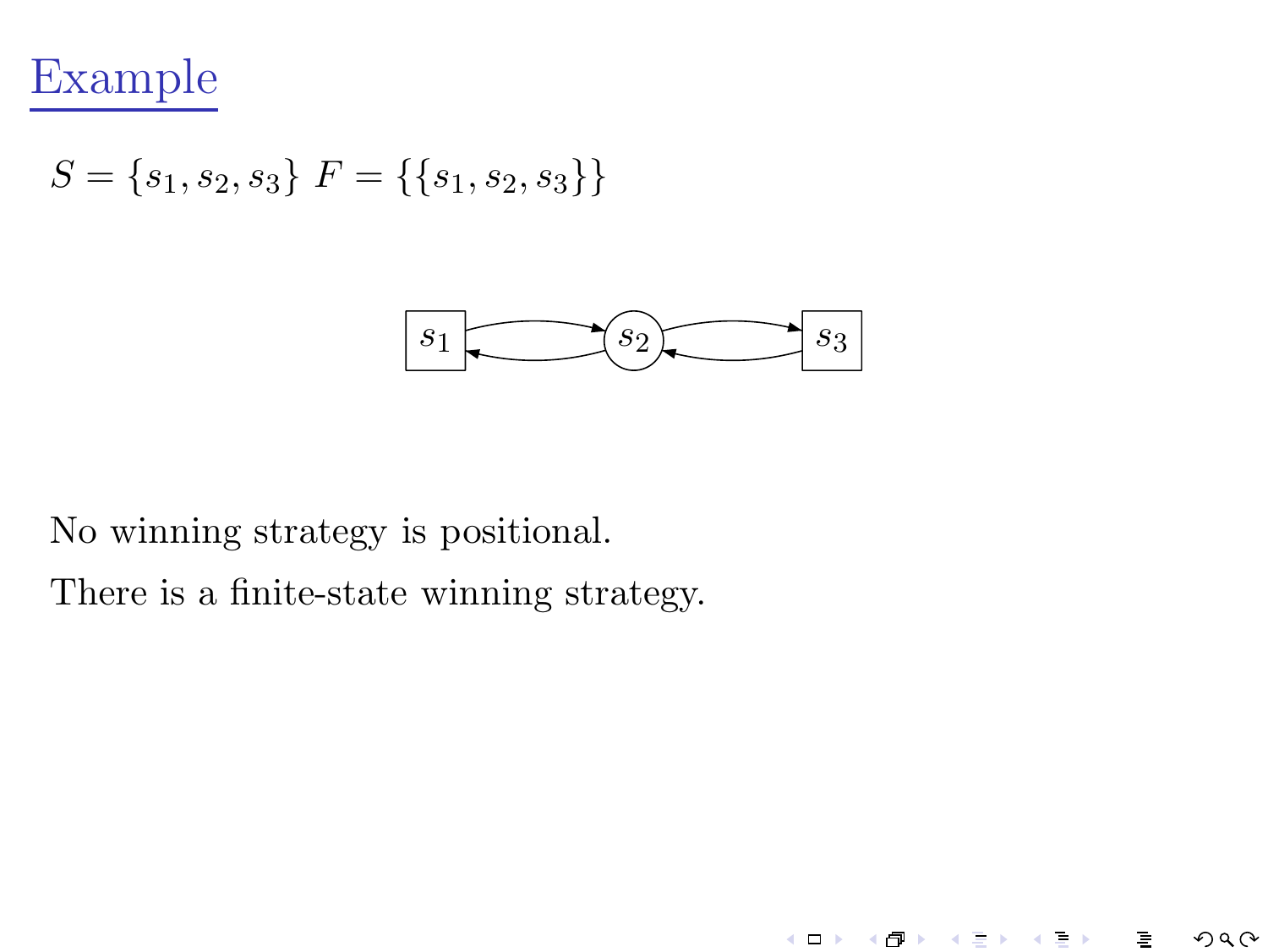# Weak Parity Games

Method for solving Staiger-Wagner games:

- 1. Solve weak parity games.
- 2. Reduce Staiger-Wagner games to weak parity games.

A weak parity game is a pair  $(G, p)$ , where

• 
$$
G = (S, S_0, E)
$$
 is a game graph and

 $\blacktriangleright$   $p : S \to \{0, \ldots, k\}$  is a priority function mapping every state in S to a number in  $\{0, \ldots, k\}$ .

A play  $\rho$  is winning for Player 0 iff the minimum priority occurring in  $\rho$  is even:  $\min_{s \in \text{Occ}(\rho)} p(s)$  is even

《ロ》 《御》 《君》 《君》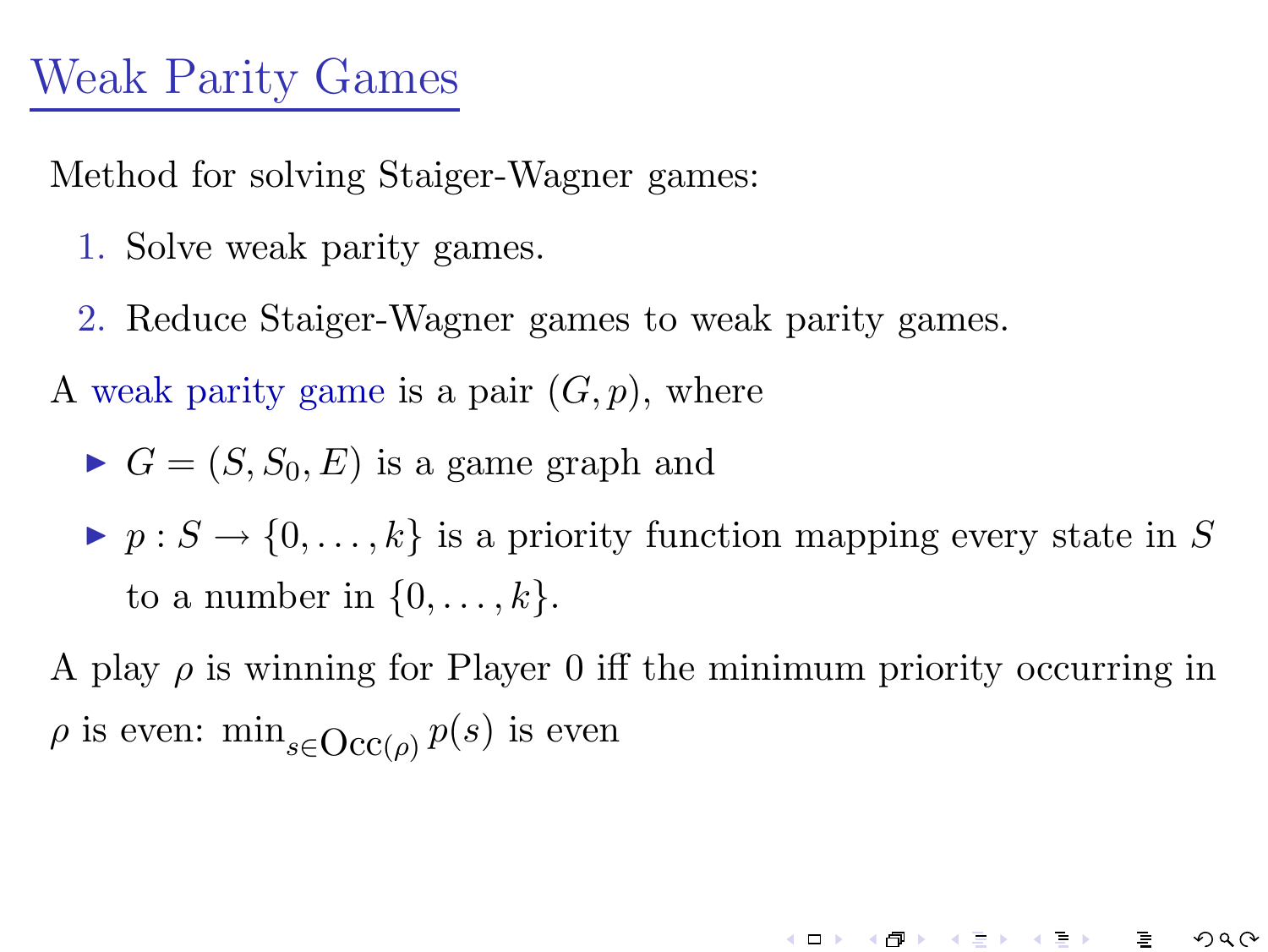



 $\leftarrow$   $\Box$   $\rightarrow$  $\overline{\theta}$ È  $290$ 一本 星 下 **B** +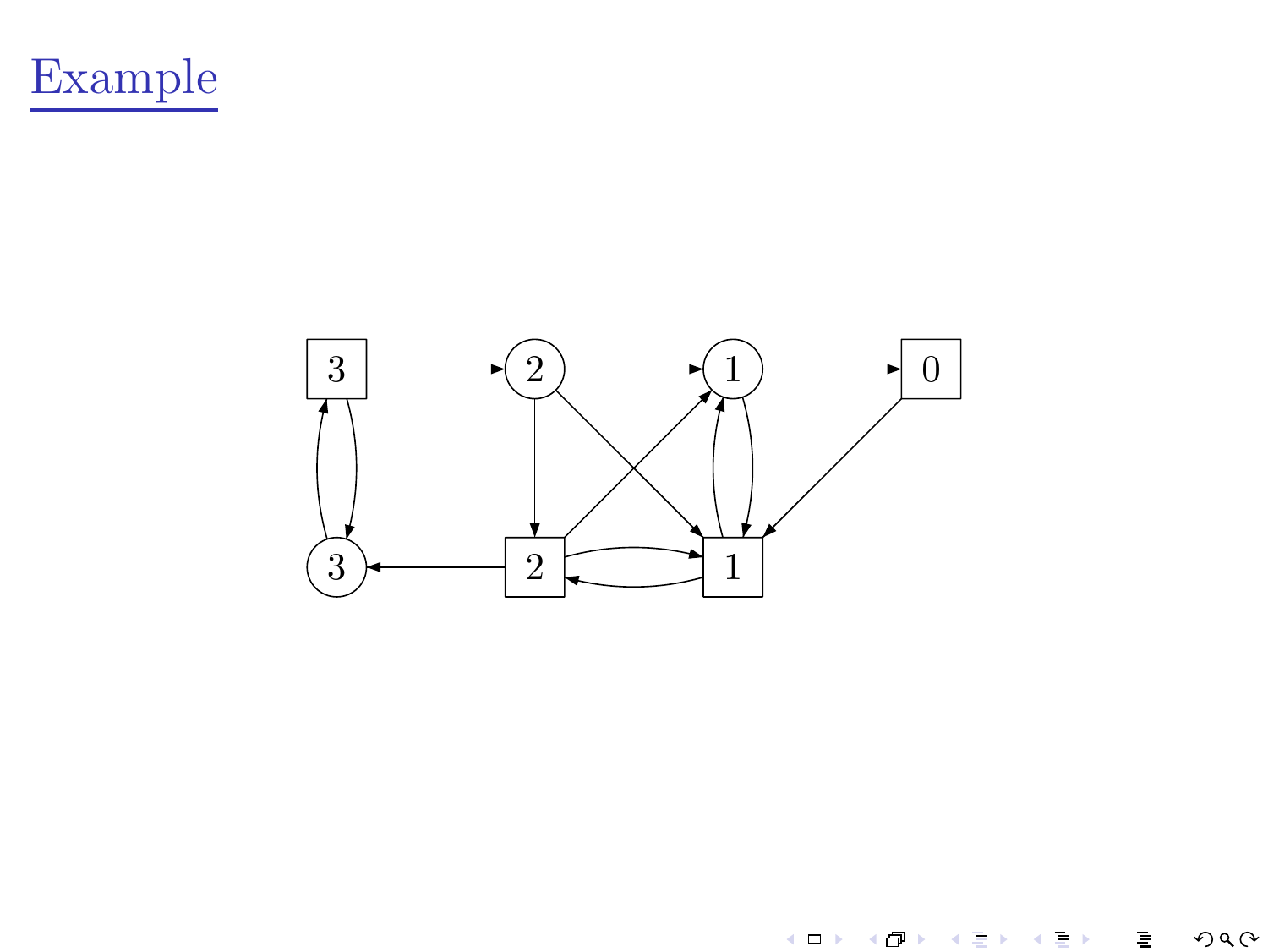For a weak parity game one can compute the winning regions  $W_0$ ,  $W_1$ and also construct corresponding positional winning strategies.

#### Proof.

Let  $G = (S, S_0, E)$  be a game graph,  $p : S \to \{0, \ldots, k\}$  a priority function. Let  $P_i = \{s \in S \mid p(s) = i\}.$ First steps if  $P_0 \neq \emptyset$ : We first compute  $A_0 = \text{Attr}_0(P_0)$ , clearly from

here Player 0 can win.

In the rest game, we compute  $A_1 = \text{Attr}_1(P_1 \setminus A_0)$  from here Player 1 can win.

イロト イ団ト イミトー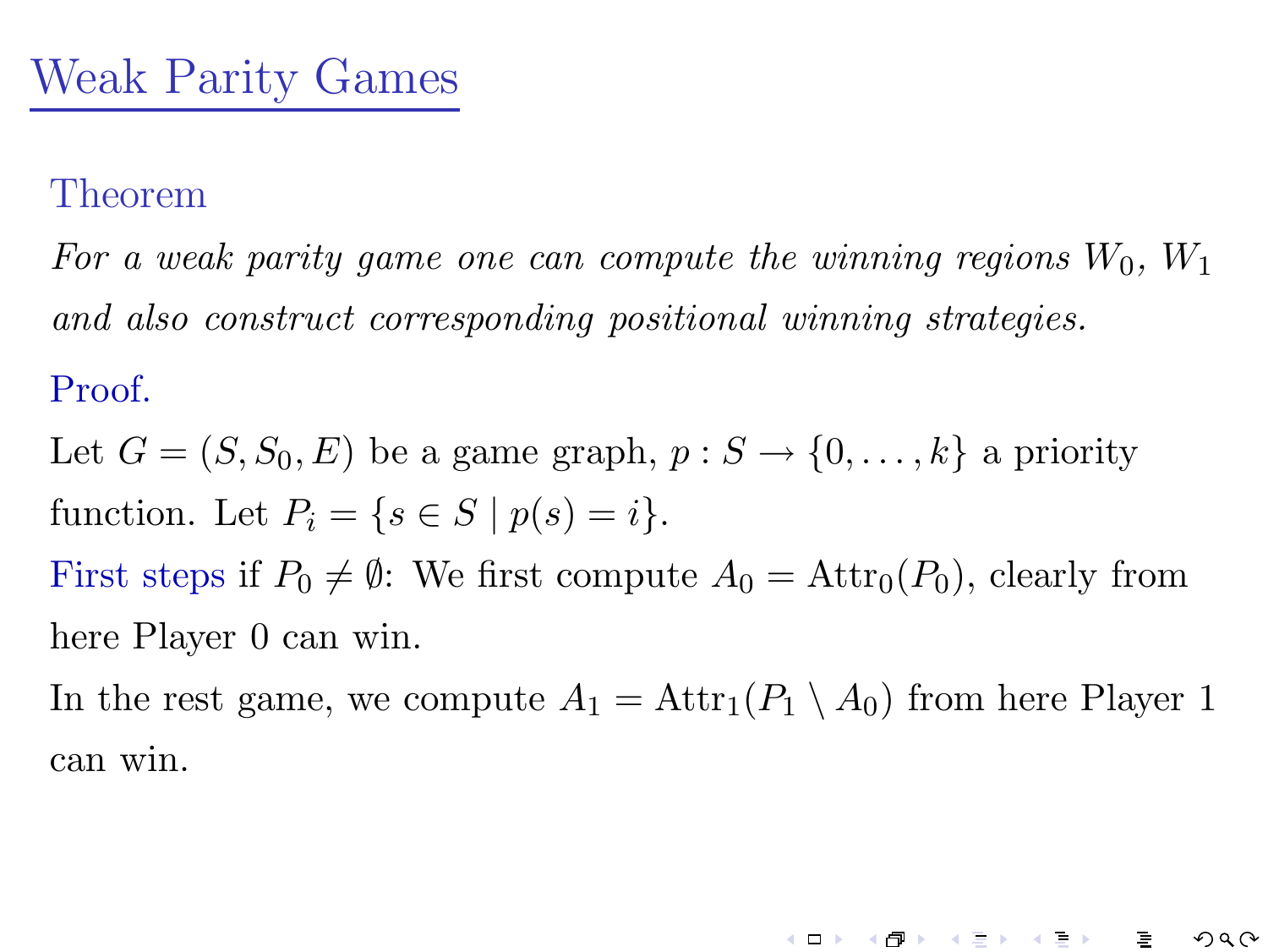# General Construction

Aim: Compute  $A_0, A_1, \ldots, A_k$ Let  $G_i$  be the game graph restricted to  $S \setminus (A_0 \cup \ldots A_{i-1}).$  $\text{Attr}_{0}^{G_i}(M)$  is the 0-attractor of M in the subgraph induced by  $G_i$ 

$$
A_0 := \text{Attr}_0(P_0)
$$
  
\n
$$
A_1 := \text{Attr}_1^{G_1}(A_0 \setminus P_1)
$$
  
\nfor  $i > 1$ :  
\n
$$
A_i := \begin{cases} \text{Attr}_0^{G_i}(P_i \setminus (A_0 \cup .. \cup A_{i-1})) & \text{if } i \text{ is even} \\ \text{Attr}_1^{G_i}(P_i \setminus (A_0 \cup .. \cup A_{i-1})) & \text{if } i \text{ is odd} \end{cases}
$$

K ロ ト K 個 ト K ヨ ト K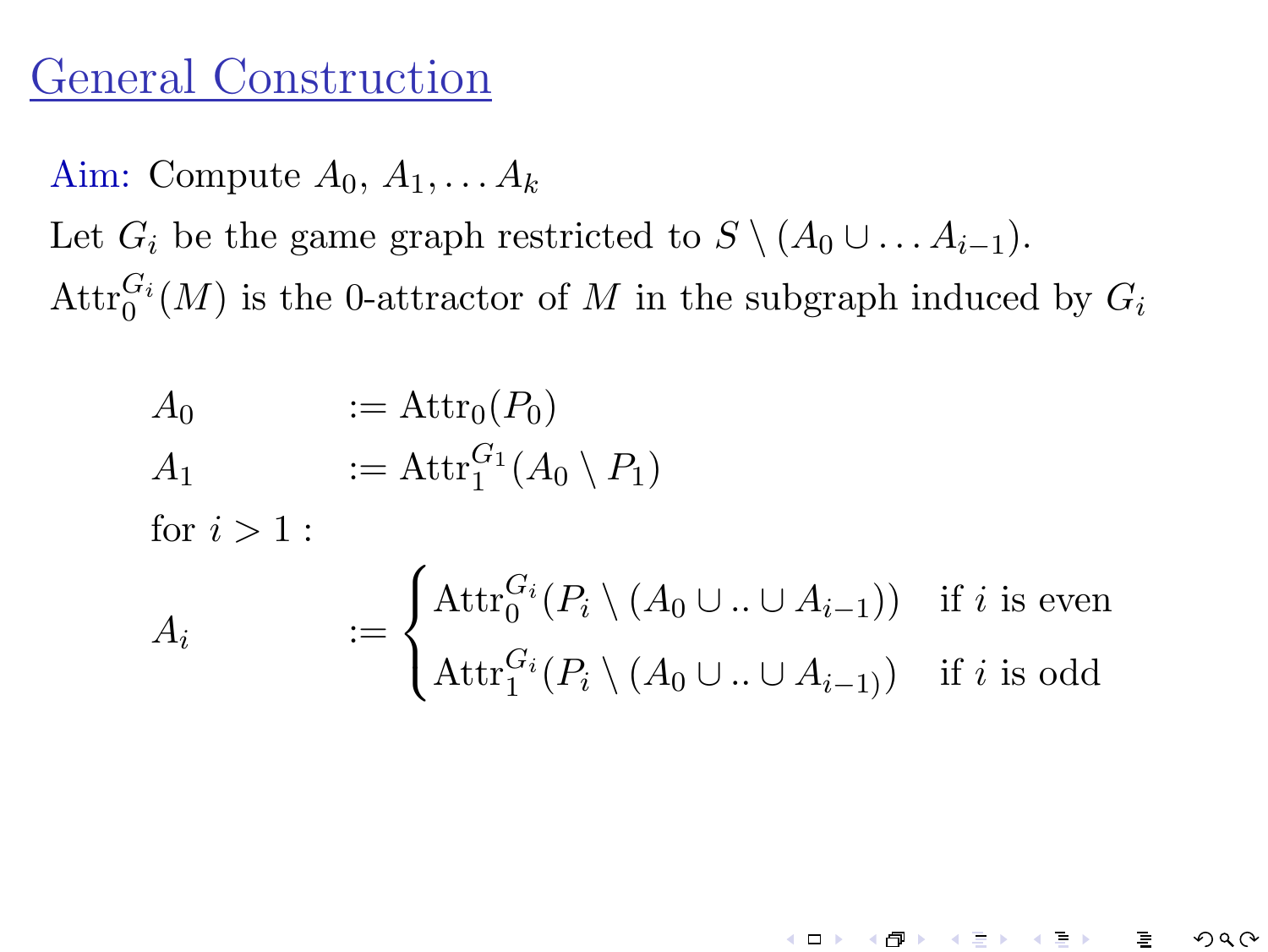## **Correctness**

Correctness Claim:

$$
W_0 = \bigcup_{i \text{ even}} A_i \text{ and } W_1 = \bigcup_{i \text{ odd}} A_i
$$

and the union of the corresponding attractor strategies are positional winning strategies for the two players on their respective winning regions.

Prove by induction on  $j = 0, \ldots, k$  the following:

$$
\bigcup_{i=0..k,i \text{ even}} A_i \subseteq W_0 \text{ and } \bigcup_{i=1..k,i \text{ odd}} A_i \subseteq W_0
$$

イロト イ団ト イヨト イヨト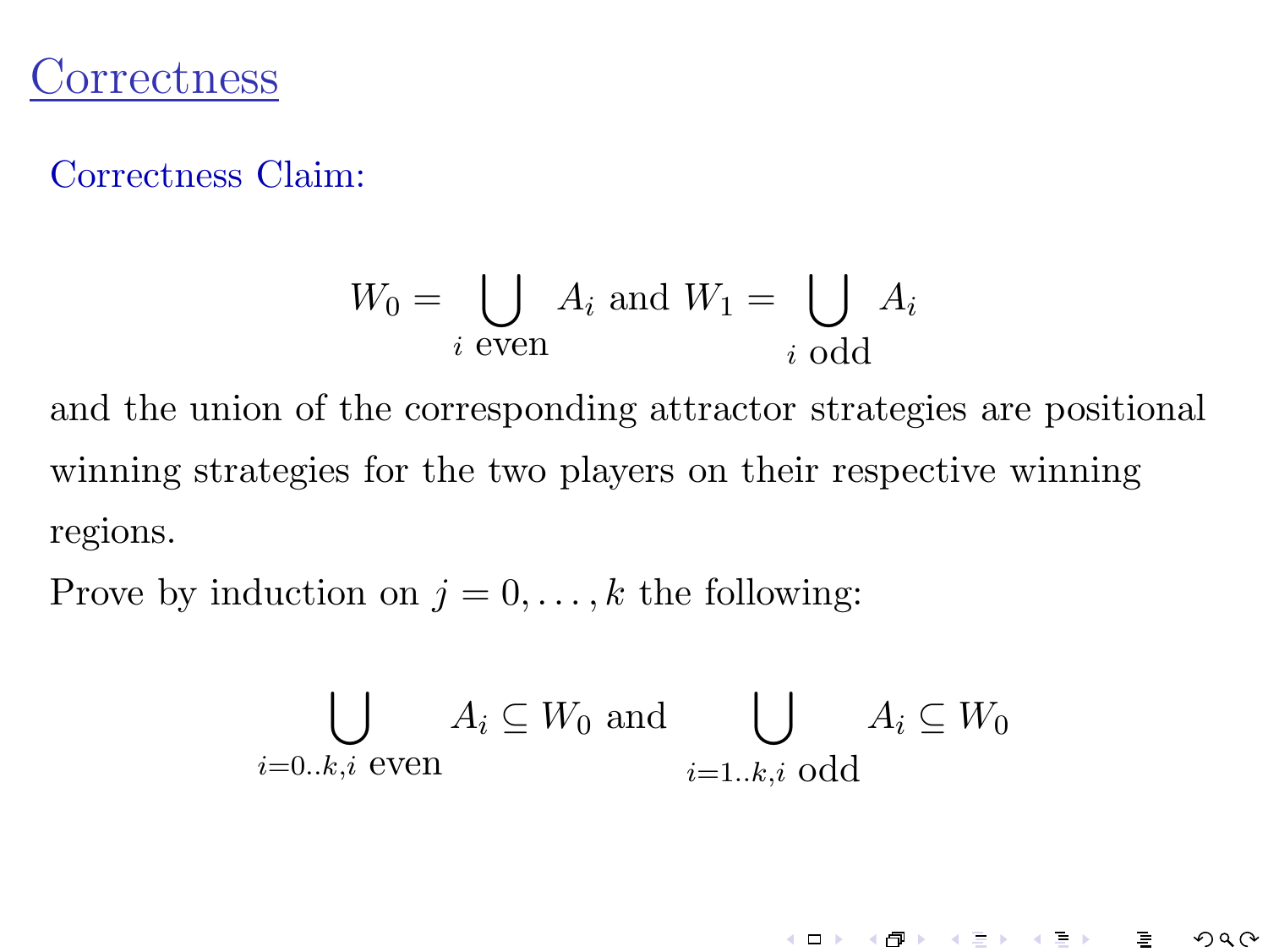Base:

- $\blacktriangleright$  i=0:  $A_0 = \text{Attr}_0(P_0) \subseteq W_0$
- $\blacktriangleright$  i=1:  $A_1 = \text{Attr}_1(P_1 \setminus A_0) \subset W_1$

Induction step:

- $\triangleright$  i even: Consider play  $\rho$  starting  $A_i$  that complies to attractor strategy.
	- $\triangleright$  Case 1:  $\rho$  eventually leaves  $A_i$  to some  $A_j$  (from a Player-1 state), which  $j < i$  and even, then Player 0 wins by induction hypothesis.
	- $\blacktriangleright$  Case 2:  $\rho$  visits  $P_i$ , then we need to show that  $\rho$  visits only states with  $p(s) \geq i$ . Consider a state s that visits  $P_i$ , then
		- ► if  $s \in S_0$ , then not all edges lead to states with lower priority, otherwise  $s \in A_j$  for some  $j < i$ . Contradiction.

《ロ》 《御》 《君》 《君》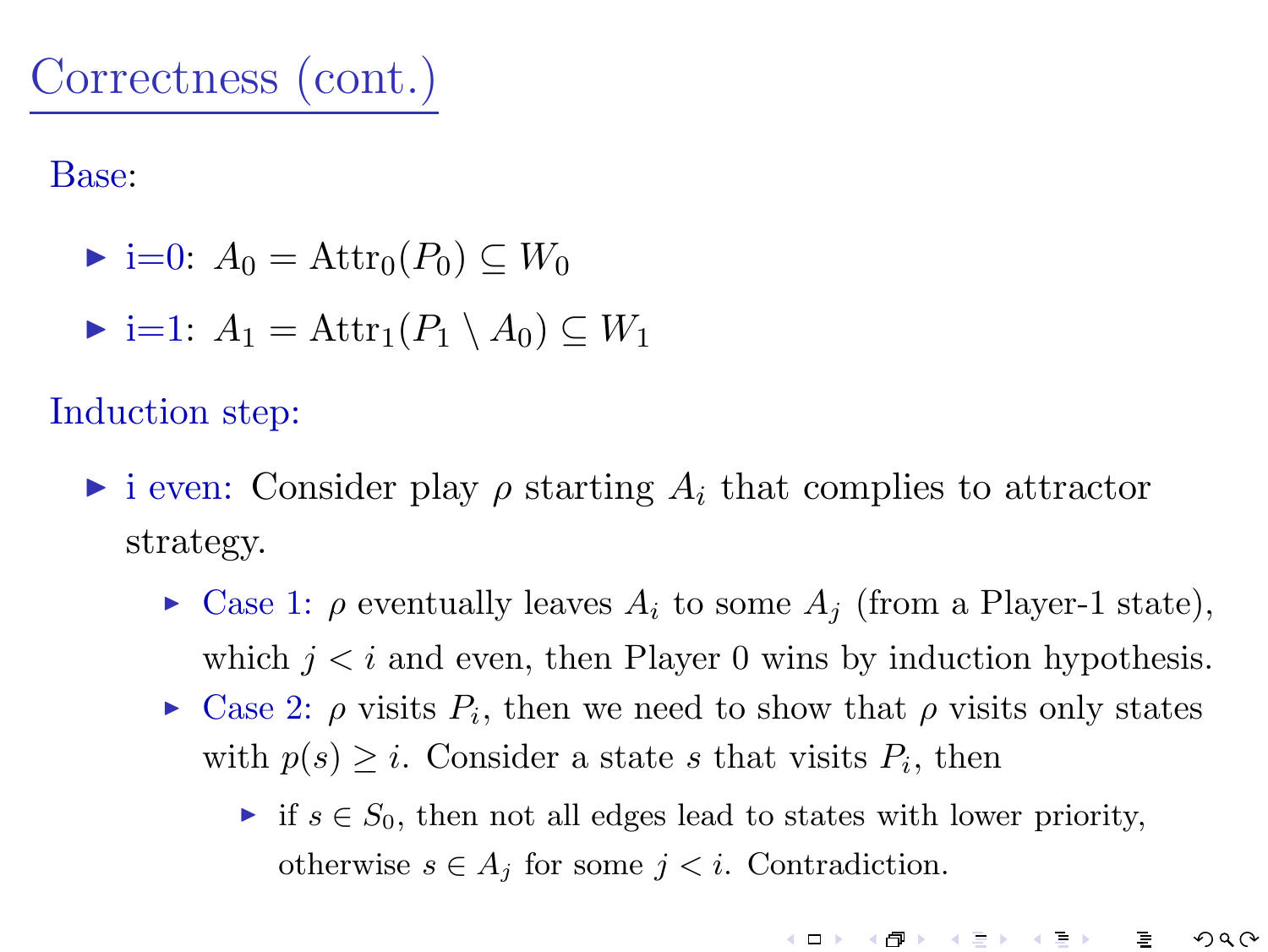# Correctness (cont.)

- $\triangleright$  Case 2 (cont.):
	- ► if  $s \in S_1$ , then all edges lead to states with priority  $\geq i$ . Any edge to a lower priority must lead to  $A_i$  with even j (Case 1). If there were edges to states  $s'$  with priority  $j < i$  and j odd, then  $s'$ would already be in  $A_i$ . Contradiction.

 $\leftarrow$   $\Box$ 

つへへ

► i odd: switch players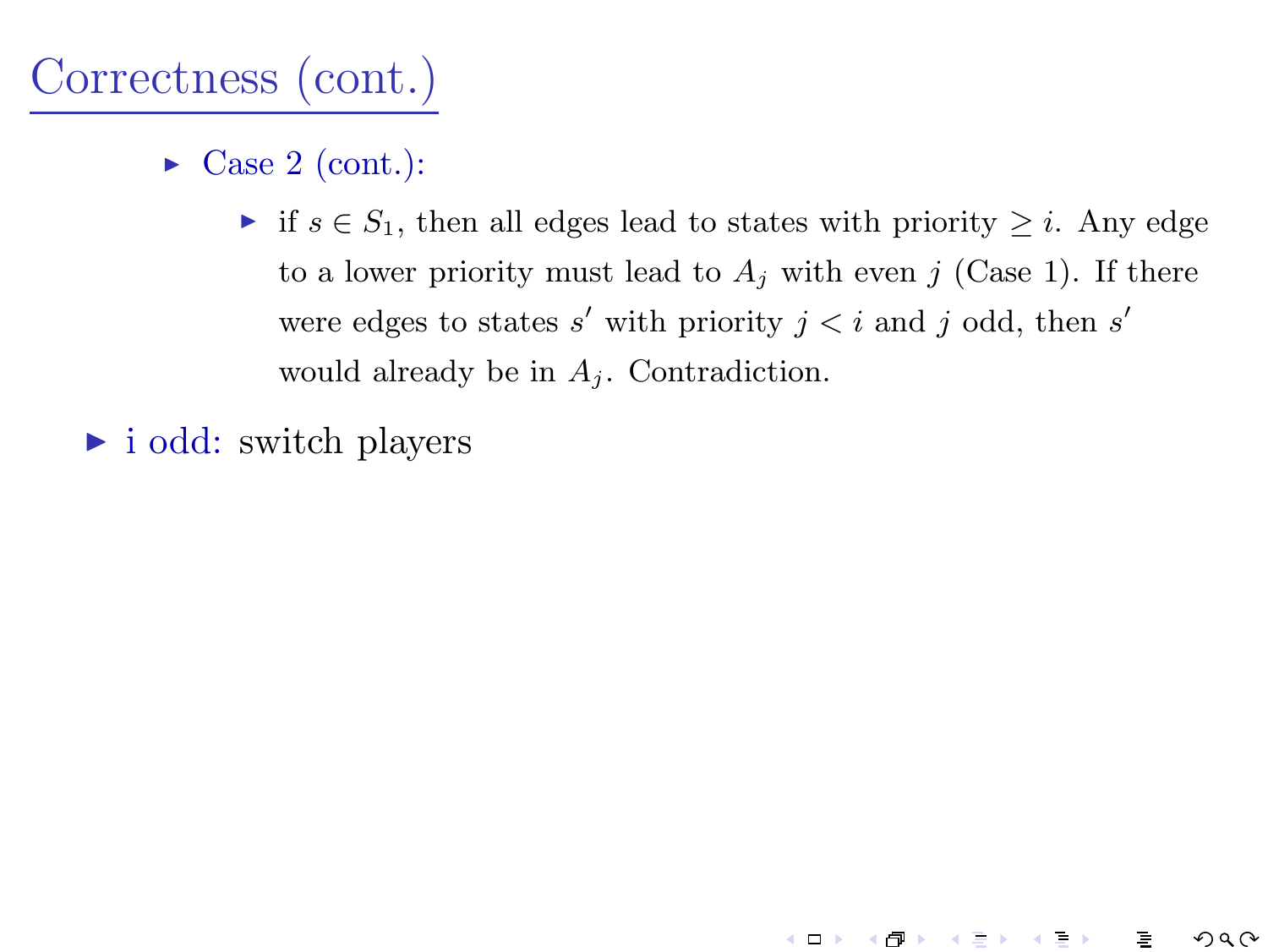# Obligation/Staiger-Wagner to Weak-Parity Games

► How to translate a Staiger-Wagner automaton to Weak-Parity automaton?

4. 0. 3. 4

- ► Idea: record visited states during a run
- Record set:  $R \subseteq S$
- <span id="page-11-0"></span>► Question: How to give priorities?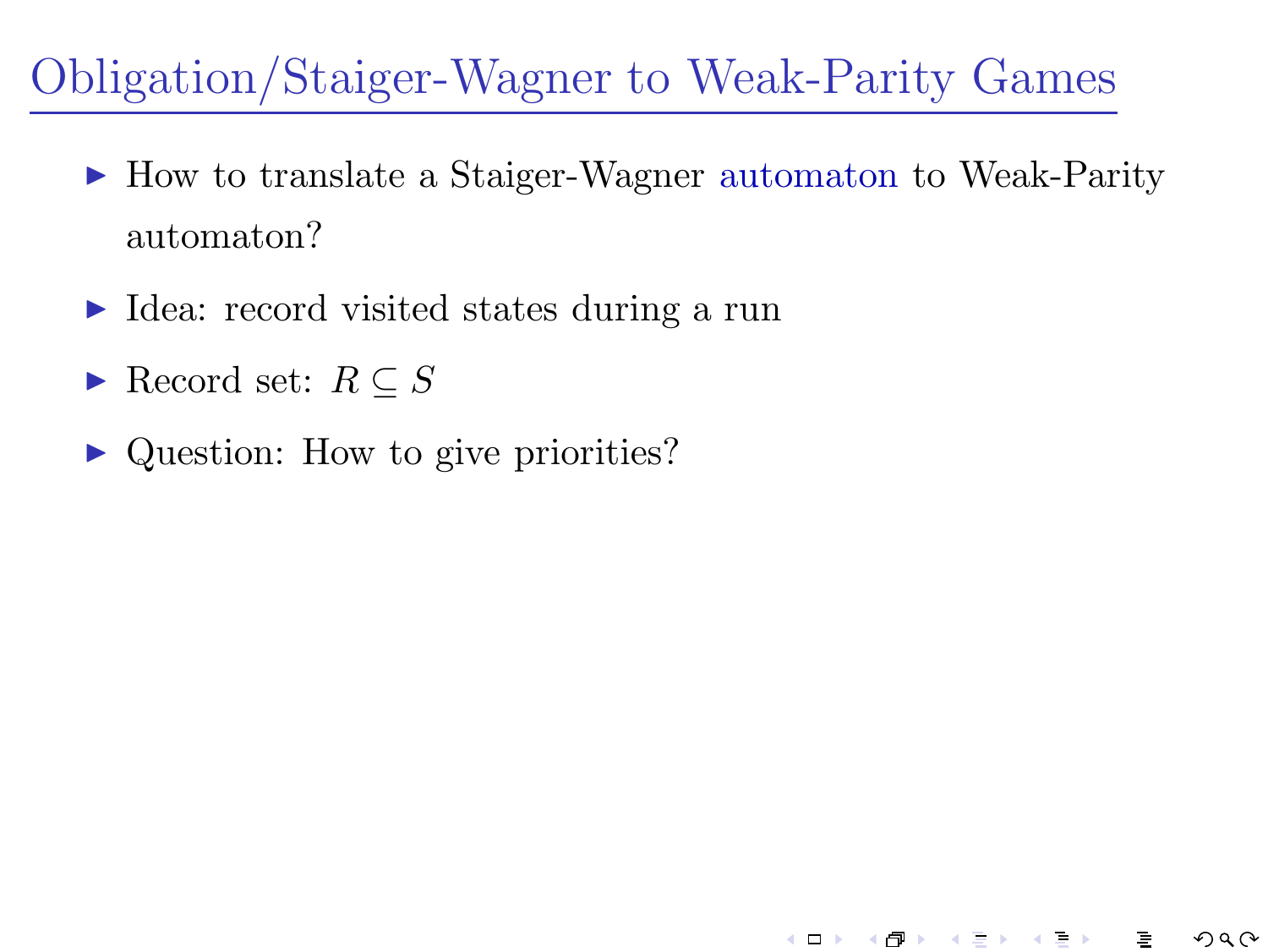## Record Sets and Priorities

Assume automaton with states  $\{s_0, s_1, s_2\}$ . Consider possible record sets.



<span id="page-12-0"></span>Assume the following run  $s_1, s_0, s_1, s_0, s_2, \dots$  and the acceptance condition  $F = \{\{s_0, s_1\}, \{s_0, s_1, s_2\}\}\.$  How [to](#page-11-0) [as](#page-13-0)[si](#page-11-0)[gn](#page-12-0) [pri](#page-0-0)[or](#page-20-0)[itie](#page-0-0)[s?](#page-20-0)

 $290$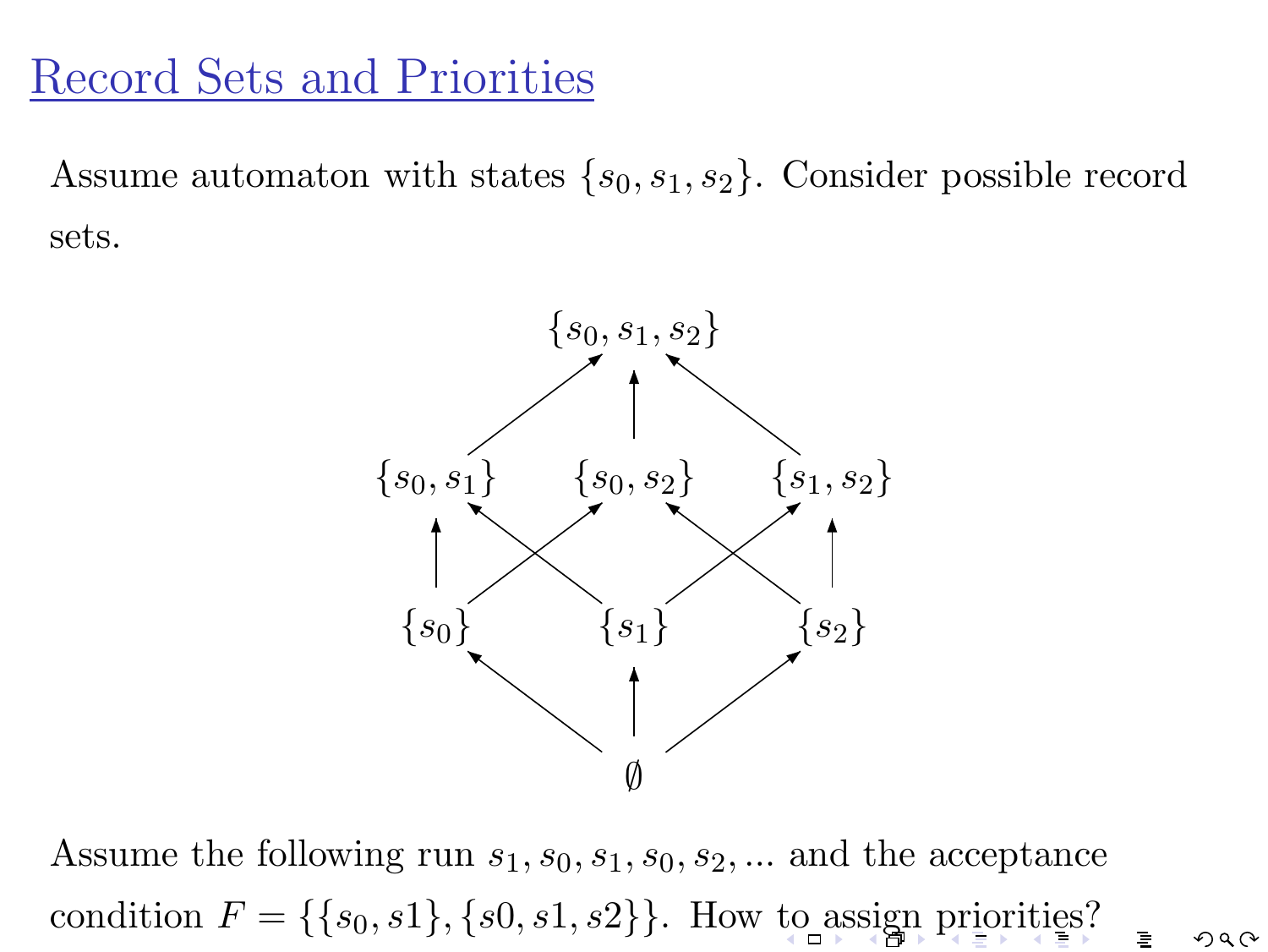# Record Sets and Priorities

<span id="page-13-0"></span> $F = \{\{s_0, s_1\}, \{s_0, s_1, s_2\}\}\.$  How would you assign priorities?



 $\leftarrow$   $\Box$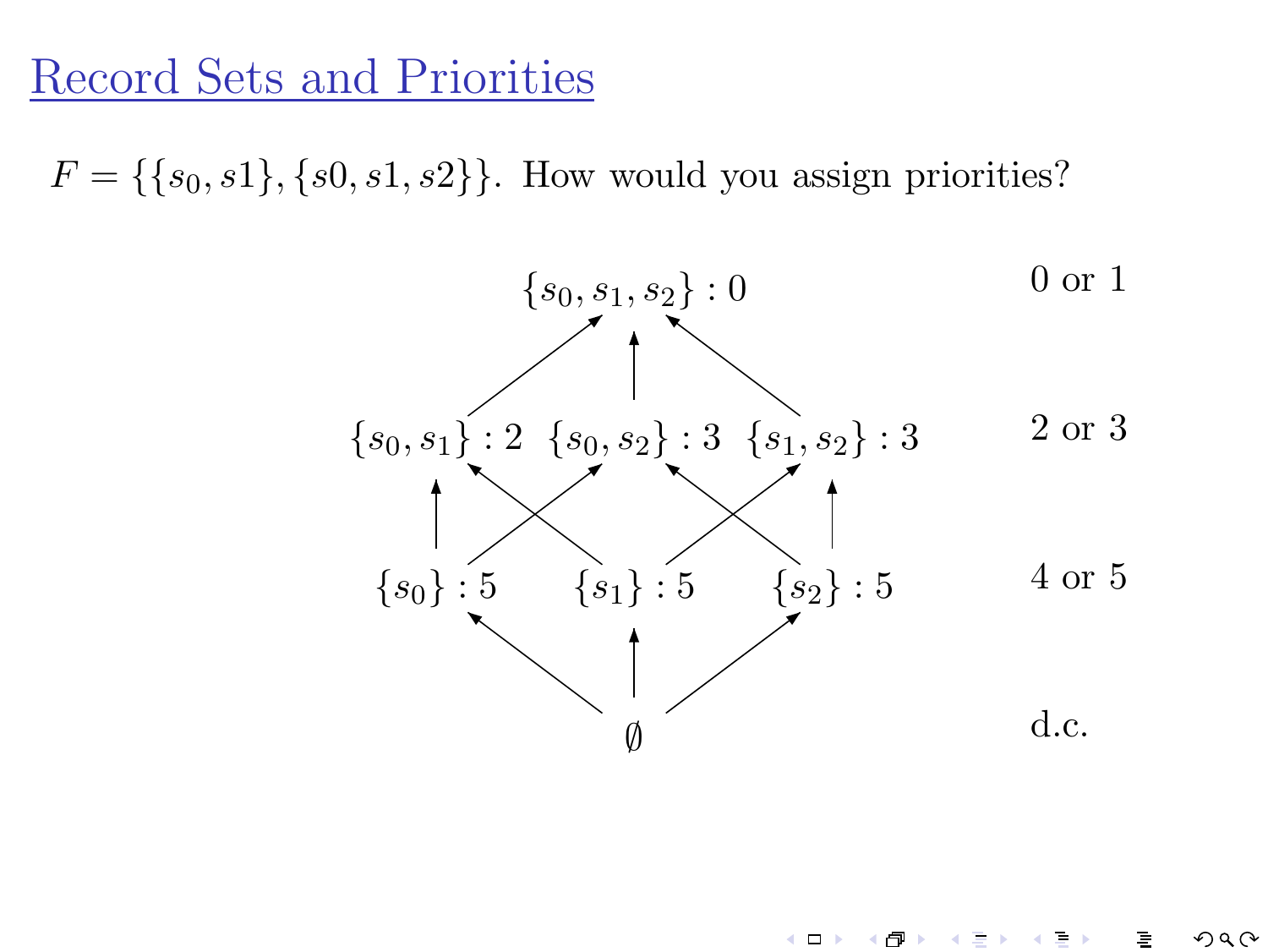## From Staiger-Wagner to Weak Parity Automata

Given a deterministic Staiger-Wagner automaton  $A = (S, I, T, F)$ , we can construct an equivalent weak parity automaton  $A' = (S', I', T', p)$ as follows:

$$
S' := S \times 2^{S}
$$
  
\n
$$
I' := (I, \{I\})
$$
  
\n
$$
T'((s, R), a) := (T(s, a), R \cup \{T(s, a)\}
$$
  
\n
$$
p((s, R)) := 2 \cdot |S| - \begin{cases} 2 \cdot |R| & \text{if } R \in F \\ 2 \cdot |R| - 1 & \text{if } R \notin F \end{cases}
$$

イロト イ母ト イヨト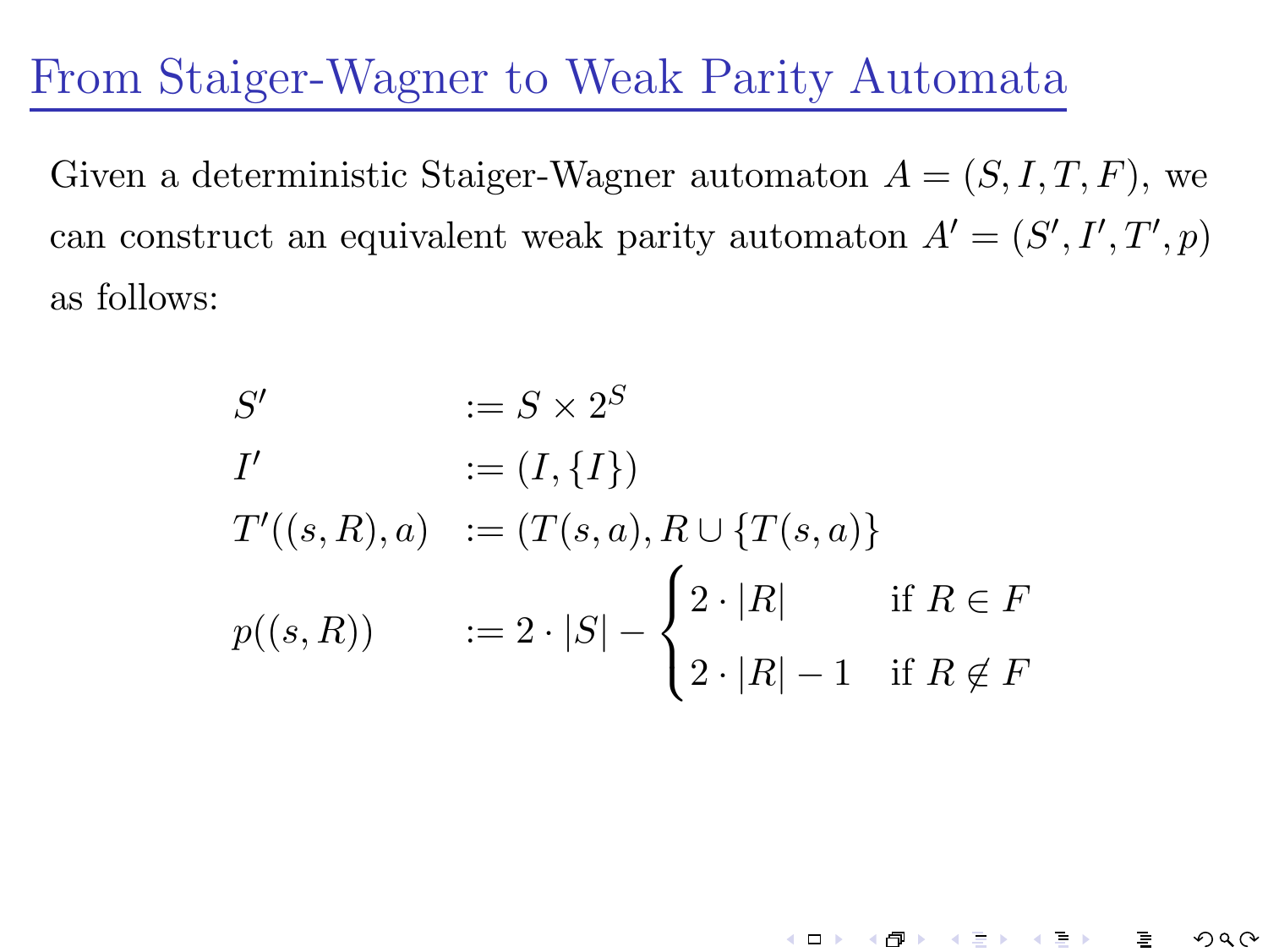# Idea of Game Reduction

We want to solve Staiger-Wagner games. We use a reduction to weak parity games (and the positional winning strategies of weak parity games).

Reduction will transform a game  $(G, \phi)$  into a game  $(G', \phi')$  such that usually

- $\blacktriangleright$  G' is (usually) larger than G
- $\blacktriangleright \phi'$  is simpler than  $\phi$  (so the solution of  $(G', \phi')$  is simpler than that of  $(G, \phi)$

► from a solution of  $(G', \phi')$  we can construct a solution of  $(G, \phi)$ . Concrete application: Transform Staiger-Wagner game into a weak parity game over a larger graph (from S proceed to  $S \times 2^S$ )

《ロ》 《優》 《결》 《理》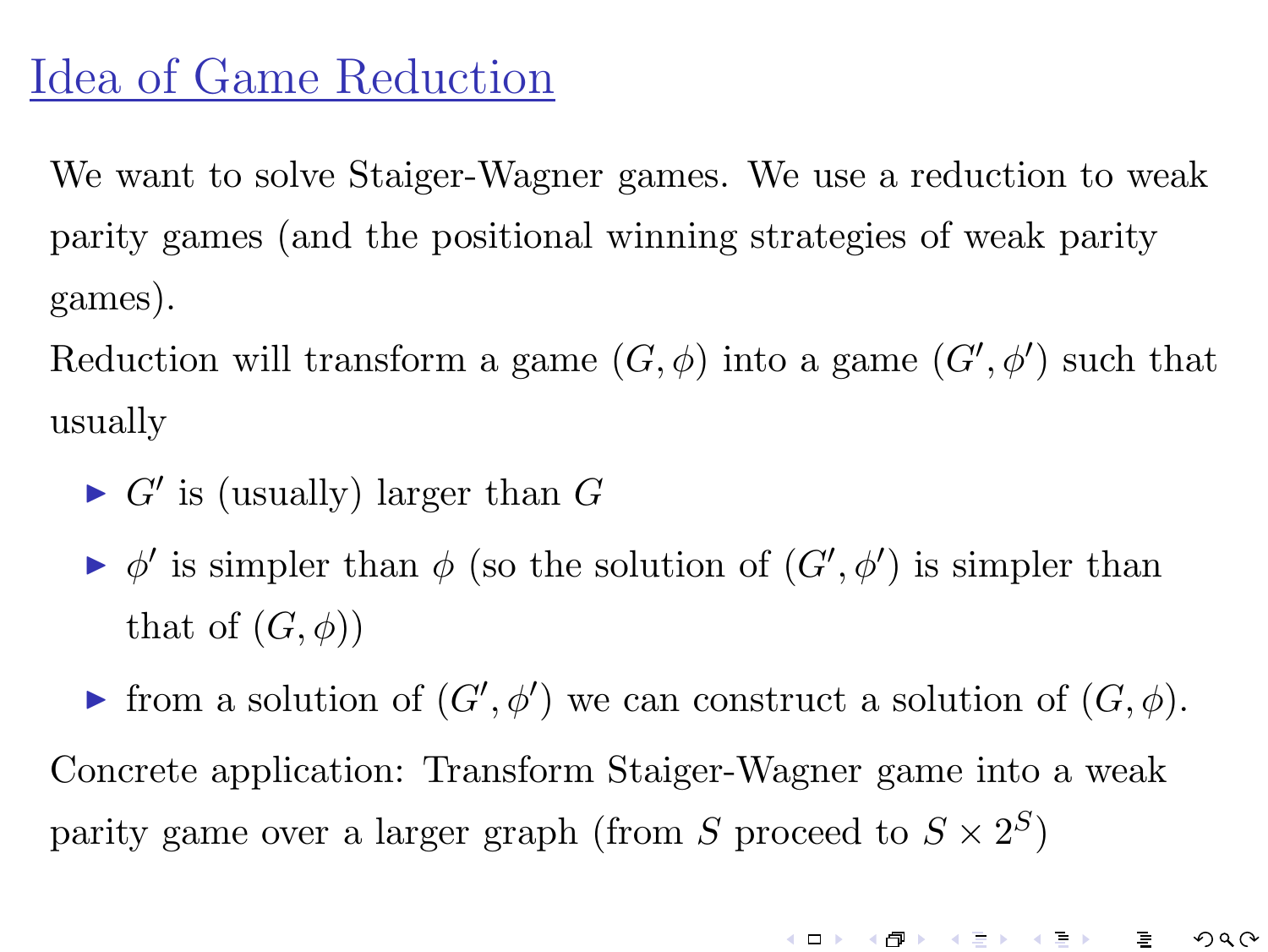# Game Reduction

Let  $G = (S, S_0, E)$  and  $G' = (S', S'_0, E')$  be game graphs with winning conditions  $\phi$  and  $\phi'$ , respectively.

 $(G, \phi)$  is reducible to  $(G', \phi')$  if:

1.  $S' = S \times M$  for a finite set M and  $S'_0 = S_0 \times M$ 

- 2. Each play  $\rho = s_0 s_1 \dots$  over G is translated into a play  $\rho' = s'_0$  $\frac{1}{0}s_1'$  $'_{1} \ldots$  over  $G'$  by
	- a function  $f : S \to S \times M$  (the beginning of  $\rho'$ ).
	- ► forall states  $(m, s) \in S \times M$  in  $G'$  and all states  $s' \in S$  in  $G$ , if there exists an edge  $(s, s') \in E$ , then there is a unique m' with  $((m, s), (m', s')) \in E'$

- ► forall edges  $((m, s), (m', s')) \in E'$  in  $G'$ , there is an edges  $(s, s') \in E$  in G
- 3. For all plays  $\rho$  and  $\rho'$  according to 2.:  $\rho \in \phi$  iff  $\rho' \in \phi'$ 《ロ》 《國》 《道》 《道》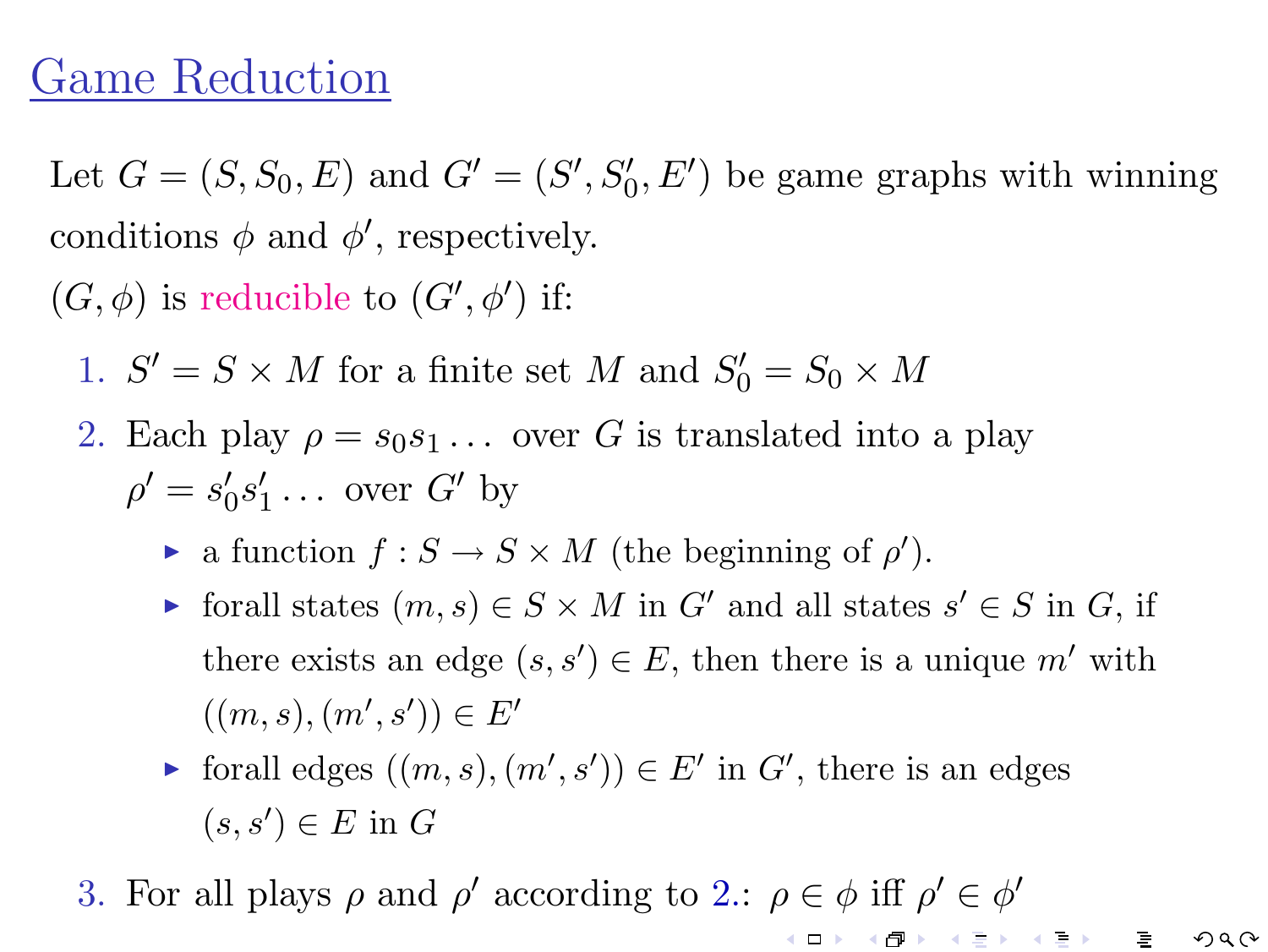Suppose  $(G, \phi)$  is reducible to  $(G', \phi')$  with extension set M, initial function g, and G and G' defined as before. Then, if Player 0 wins in  $(G', \phi')$  from  $g(s)$  with a memoryless winning strategy, then Player 0 wins in  $(G, \phi)$  from s with a finite-state strategy.

Idea: Given a memoryless winning strategy  $f: S'_0 \to S'$  from  $g(s)$  for Player 0 in  $(G', \phi')$ , we can construct a strategy automaton  $A = (M, m_0, \delta, \lambda)$  for Player 0 in  $(G, \phi)$ .

4 **m** F 4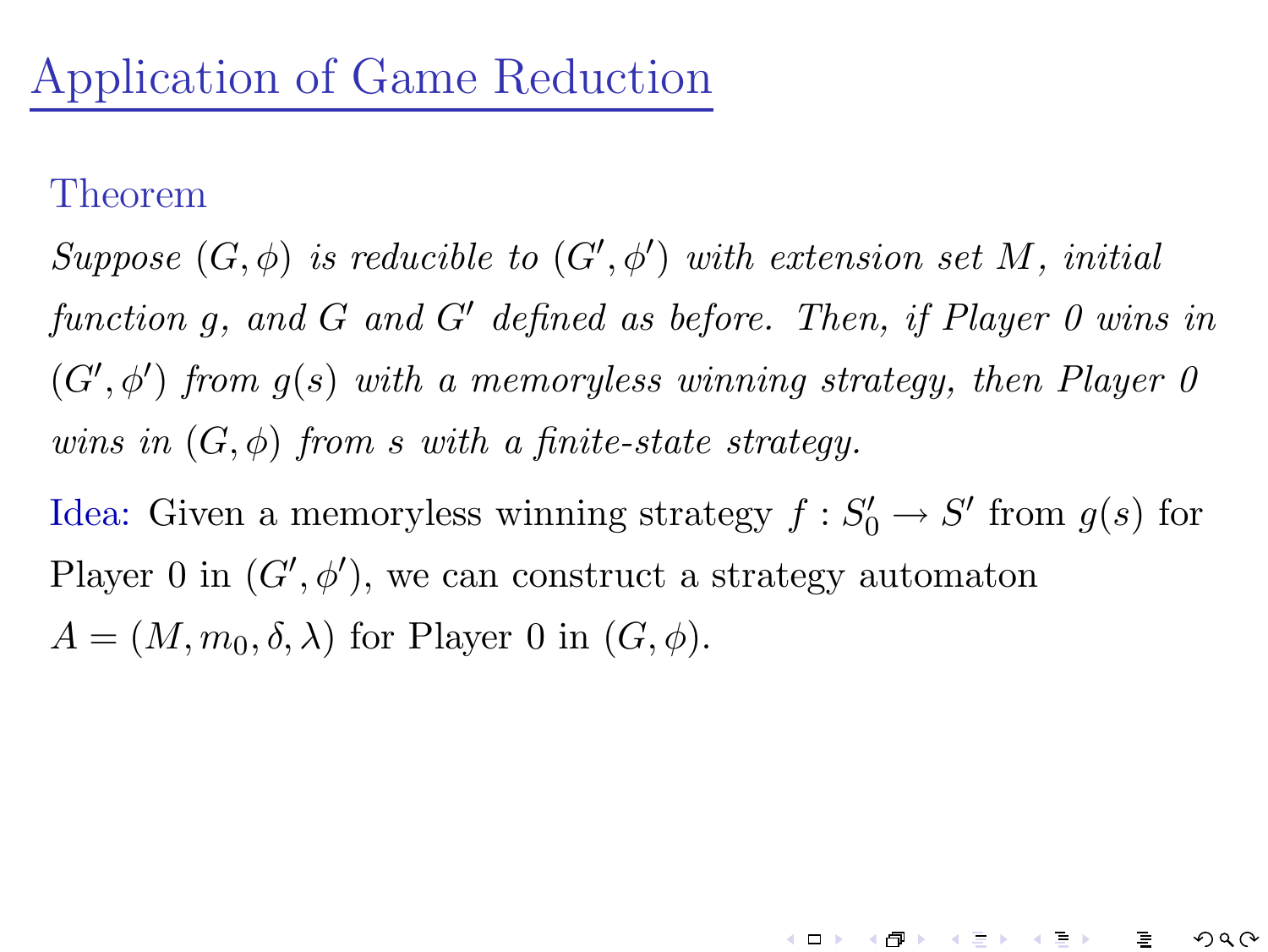Given a Staiger-Wagner game  $(G, \phi)$ , one can compute the winning regions of Player 0 and 1 and corresponding finite state strategies.

### Proof.

We can apply game reduction with  $(G', \phi')$  as follows:

$$
G' := (S', S'_0, E')
$$
  
\n
$$
S' := 2^S \times S
$$
  
\n
$$
((R, s), (R', s')) \in E') \quad \text{iff } (s, s') \in E, R' = R \cup \{s'\}
$$
  
\n
$$
g(s) = (\{s\}, s)
$$
  
\n
$$
p((R, s)) \qquad := 2 \cdot |S| - \begin{cases} 2 \cdot |R| & \text{if } P \in \phi \\ 2 \cdot |R| - 1 & \text{if } P \notin \phi \end{cases}
$$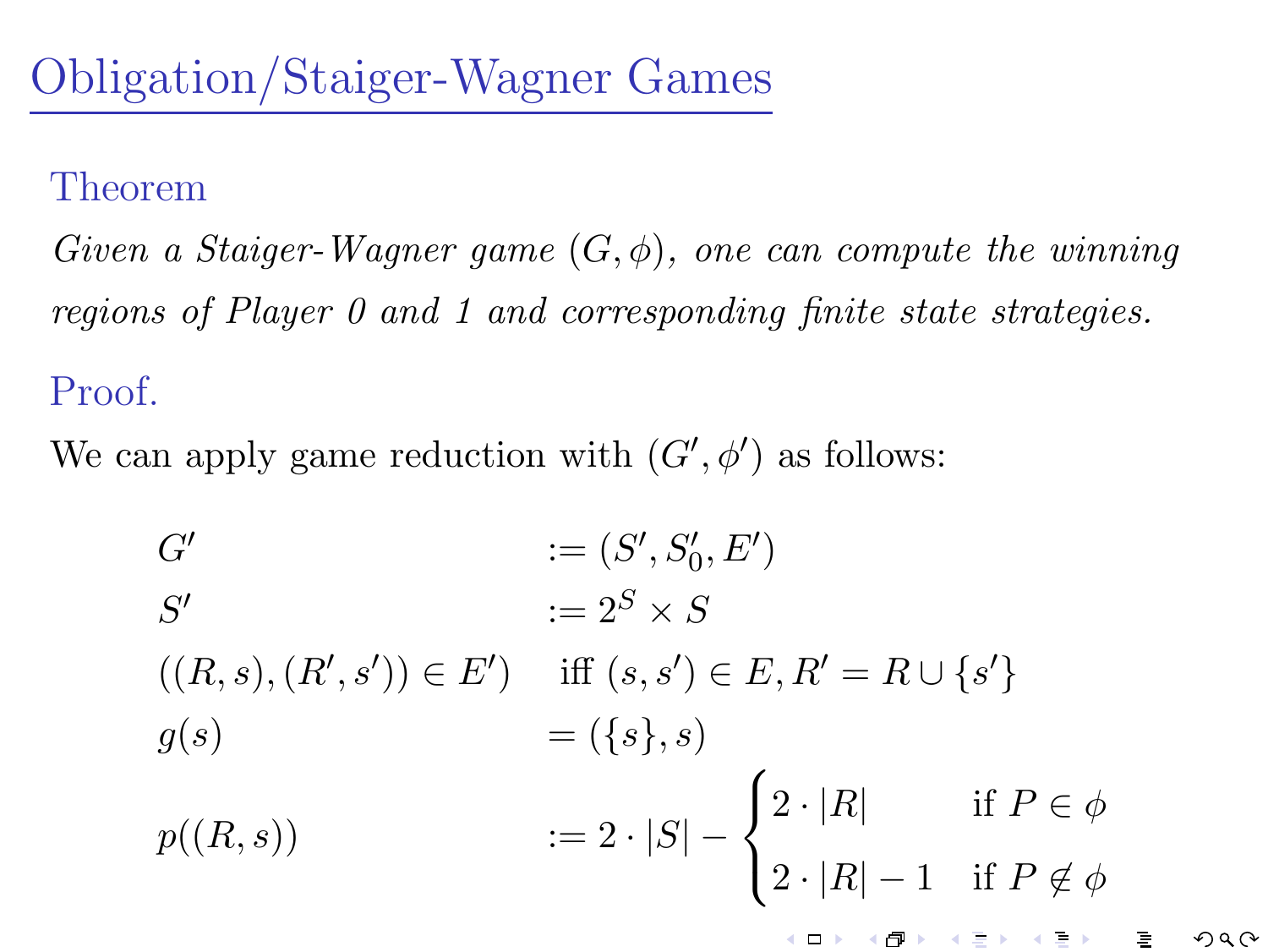There is a family of Staiger-Wagner games over game graphs  $G_1, G_2, G_3, \ldots$  which grow linearly in n such that

- $\blacktriangleright$  Player 0 wins from a certain initial vertex of  $G_n$
- any finite-state strategy for Player 0 needs at least  $2^n$  states



Winning condition:

$$
\phi = \{ \rho \mid \forall i = 1 \dots n : i \in \text{Occ}(\rho) \leftrightarrow i' \in \text{Occ}(\rho) \}
$$